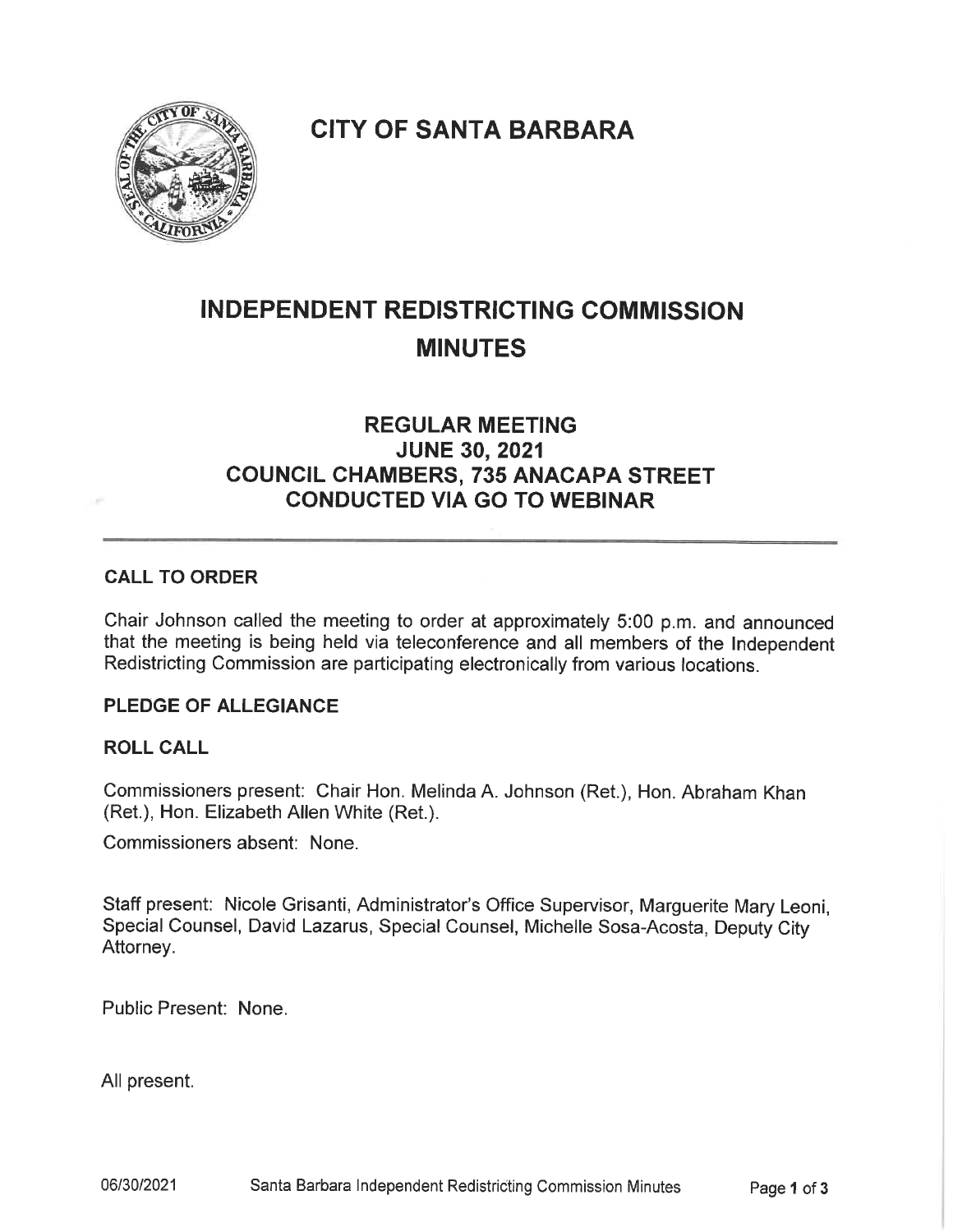#### GENERAL BUSINESS

#### A. Changes to the Agenda

B. Public Comment. Any member of the public may address the Commission for up to two minutes on any subject within its jurisdiction that is not scheduled on this agenda for a public discussion.

C Approval of the revised minutes of the Independent Redistricting Commission meeting of May 26, 2021. Hon. Khan requested a minor spelling error be corrected. There were no objections to the change. There were no other changes to the minutes.

#### NOTICES

#### INDEPENDENT REDISTRICTING COMMISSION REPORTS

1. Report on City Council Action to Initiate Litigation to Reform the November 1, 2021 Charter Redistricting Deadline.

The Santa Barbara City Council unanimously directed the initiation of litigation as recommended by the Independent Redistricting Commission on May 26, 2021

Special Counsel has been in contact with the plaintiffs' attorneys in Banales regarding changes to the settlement agreement and stipulated judgment. Plaintiffs' attorneys are supportive of modifying the settlement agreement.

2. Discussion of Future Agendas.

The IRC expressed interest in a special meeting to discuss the pleadings for Special Counsel's alternative writ. The special meeting's schedule is to be determined, but the special meeting will take place before July 28.

The IRC adjusted the agendas for upcoming meetings as follows:

July 28, 2021: The IRC directed that staff prepare our "Civic Engagement Plan" (moniker approved) for their review and approval on August 25<sup>th</sup>. The July 28<sup>th</sup> meeting will be a "working session" at which staff presents its detailed outline of the civic engagement plan for IRC and public feedback. Special Counsel will provide a litigation update.

August 25, 2021: The IRC will consider and approve the Civic Engagement Plan. Special Counsel will provide a Census data update.